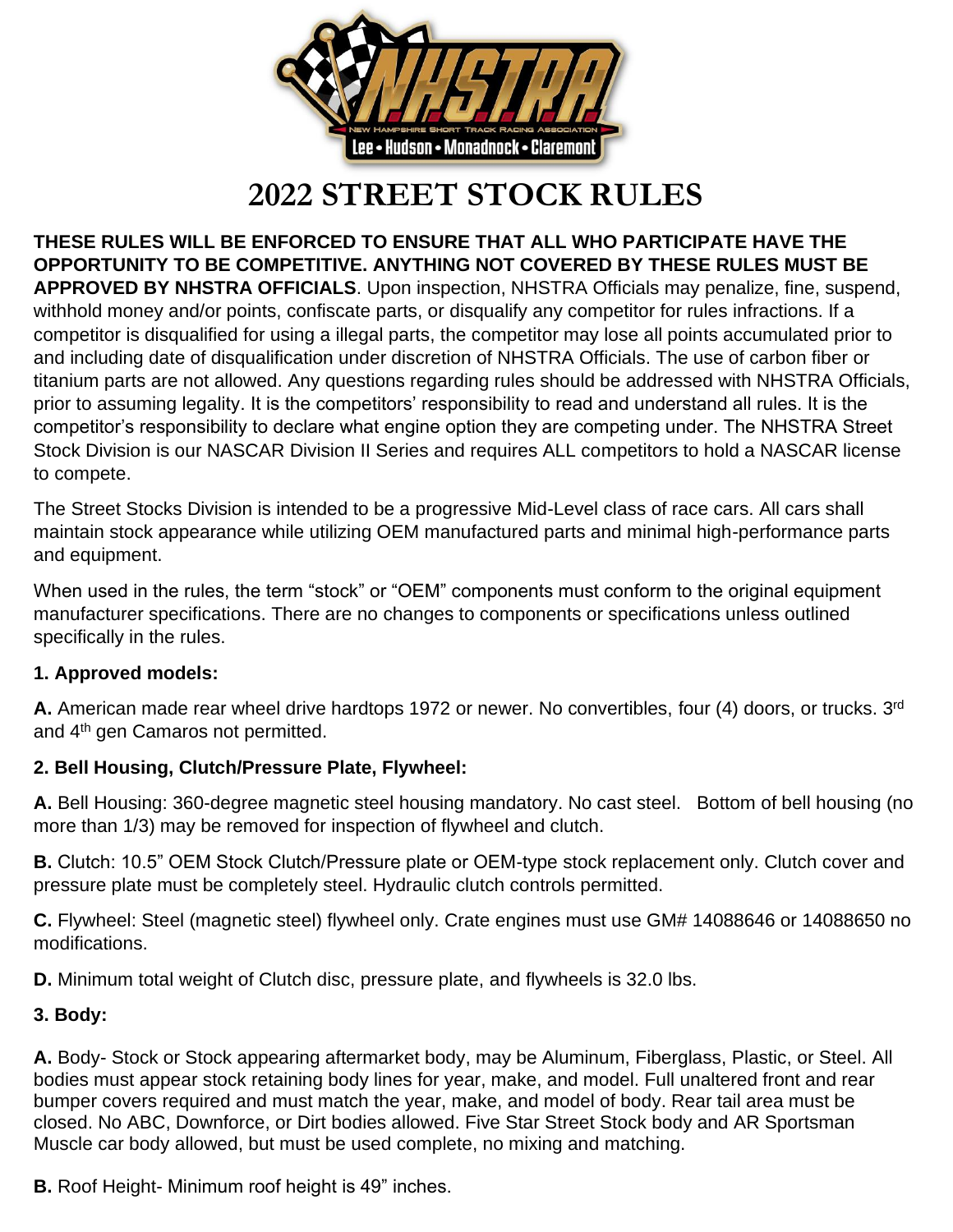**C.** Glass- All glass must be removed. The windshield shall be replaced with clear Lexan 1/8<sup>th</sup> minimum. A minimum of two (2) 1" inch x  $1/8$ <sup>th</sup> must be installed to center of windshield for support. Vent windows allowed 6" maximum, measured at door. Rear quarter windows allowed. Rear window allowed and must be braced from collapsing. All lexan must be clear, No stickers blocking drivers view permitted (NHSTRA Officials approval).

## **3. Body Cont.:**

**D.** Bumpers- After-market fully enclosed nose and tail covers may be used. Front and rear must be same year, make, and model of body. Bumpers may be reinforced but all reinforcements must remain behind the bumper cover. Front and rear bumper heights must be 16" inches to center. Front bumper cover must meet the 5" inch chassis height rule.

**E.** Hood- No holes in Hoods. Air cleaners must remain under the hood. Hood must be tight to windshield**.**

**F.** Rub rails are allowed between the tires only. Bars must be mounted flush to the body and doors. Rub rails must be made of no more than 1" inch x 1" inch square tubing with ends cut and welded closed (ends must be sealed) at a 45-degree angle sloping into the body. Steel rub rails must be secured to the cage in three (3) places. Plastic/carbonate rub rails allowed, must be riveted at least every twelve (12) inches. One rub rail per side only.

**G.** Spoilers- Rear mounted spoilers allowed, maximum height is 5" inches x 60" wide (5"x 60" maximum). Ends of spoiler may not be boxed and no forward mounting brackets. Spoiler must be of a single blade only and must be clear lexan. Maximum height for all rear spoilers from ground is 41"

**H.** Side Skirts- Side skirts allowed, only between front and rear tires, and must meet 5" chassis height rule.

#### **4. Brakes:**

**A**. Only standard type steel calipers and rotors permitted. Single piston brake calibers only. Drilling or lightening of Rotors, Drums, or Calipers are not permitted.

- **B.** All cars must have four (4) wheel brakes working at all times.
- **C.** Adjusting proportioning valves/brake bias permitted, front to rear only.
- **D.** Rear wheel disc brakes allowed. Rear drum brakes may be converted.
- **E.** Aftermarket brake pedals and master cylinders allowed.
- **F.** No brake fans.

## **5. Carburetor Adapter/Restrictor:**

**A.** Build engine must use RPM p/n# 1480 restrictor plate at Claremont Motorsports Part and Lee USA Speedway. Build engine, if using a spacer, must use Canton p/n# 85-050 or 85-060 unaltered at Hudson Speedway and Monadnock Speedway.

**B.** Crate engines must use Canton p/n# 85-150 unaltered.

**C.** Only two (2) paper gaskets, one (1) per side, with a maximum thickness of 0.075" inches permitted

# **6. Carburetor Air Cleaner, Filter, and Housing:**

**A.** Only one (1) round paper air filter with maximum height of 3" inches, and diameter of 14" inches permitted.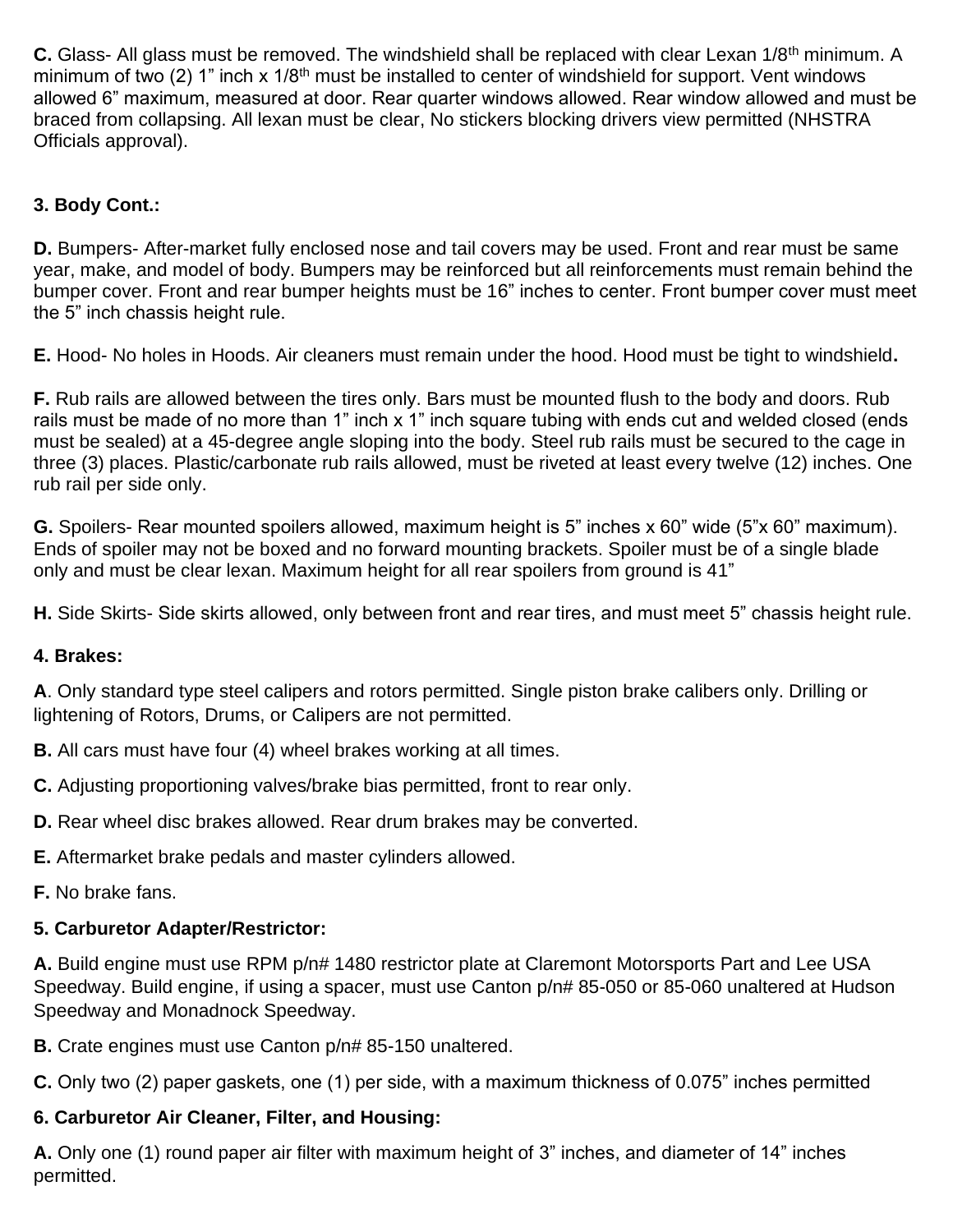**B.** Top and bottom of air cleaner must be completely steel or aluminum. Carb hats, ducts, baffles, dividers of any type are not permitted. No functional hood scoops or cowl induction allowed. No cold air boxes.

## **6. Carburetor Air Cleaner, Filter, and Housing Cont.:**

**C.** Hood must be tight to windshield.

**D.** No holes in hood, air cleaner must remain under the hood.

## **7. Carburetor:**

A. GM Crate# 88958602 / 19432602 – Holley 650cfm 4bbl part# 80541, 80541-1, or 80541-2 carburetor, no modifications allowed other than the removal of choke butterfly and shaft and automatic transmission linkage. Changing of main jets, power valves, accelerator cam, and discharge nozzles is permitted. Idle holes may be drilled in the butterfly's, screws must not be ground flush. Metering blocks must remain stock for the carburetor being used. Allowed metering blocks are p/n's 5925, 11978, and 34-68. All carburetors must pass NHSTRA tech no-go gauges.

B. GM 602 (Break-Away Bolt) Crate # 88958602/19258602 GMR 350/350– Holley 650cfm 4bbl part# 80541, 80541-1, or 80541-2 carburetor, no modifications allowed other than the removal of choke butterfly and shaft and automatic transmission linkage. Changing of main jets, power valves, accelerator cam, and discharge nozzles is permitted. Idle holes may be drilled in the butterfly's, screws must not be ground flush. Metering blocks must remain stock for the carburetor being used. Allowed metering blocks are p/n's 5925, 11978, and 34-68. All carburetors must pass NHSTRA tech no-go gauges

C. Build Engines: Holley 500cfm 2bbl part# 4412 unaltered. Must have choke horn. The only modifications allowed is the removal of the choke butterfly and shaft. Changing of the main jets, power valve, and accelerator cam, and discharge nozzles is permitted. Idle holes may be drilled in butterfly's, screws must not be ground flush. All carburetors must pass NHSTRA tech no-go gauges.

## **8. Chassis:**

**A.** Roll Cage- All cars must have a four (4) point roll cage constructed of seamless mild or DOM 1 ¾" outside diameter x .095 wall magnetic steel round tubing. The cage shall consist of four (4) vertical bars connected at the top on all sides and shall be adequately cross braced. The base of upright members shall be welded to the frame of the car. Four (4) curved door bars on the left and three (3) curved or straight door bars on the right side are mandatory. Main bar may not have more than 10 degrees of lay back. The rear roll cage upright may not extend past the rear door seam more than two (2) inches. Offset cages are not allowed. Inside front and rear cage bars allowed, one per side. Rear bars from center cage to rear most part of chassis. Front bars from center cage to front part of chassis. Roll bars within drivers reach must be padded. All roll cages subject to NHSTRA Officials approval.

**B.** Frames must remain as manufactured. No cutting, altering, or widening of stock frames permitted. All frame suspension mounting points must remain in stock location. Sections may be replaced with tubing that maintain stock location and be approved by NHSTRA Officials. No altering of any mounting bracket permitted. Unibody cars must have subframe connectors. Stock front snouts may not be interchanged. Hamm/Johnson chassis and snouts are allowed.

**C.** Firewalls may remain stock or be reconstructed to near original location. All holes in firewall must be covered. Rear Firewall may extend forward but not passed main hoop bar behind driver. Firewalls must be magnetic steel, minimum of 22 gauge (.031"). Interior must be sealed from engine and fuel cell compartments. Crush panels may be made of aluminum, no more than 6" inches from driver.

**D.** Floorboards steel (magnetic steel) minimum .031" must remain in stock location with the right-side maintaining transmission tunnel height across to passenger door. Floors must extend full length of driver's compartment from front to back firewall.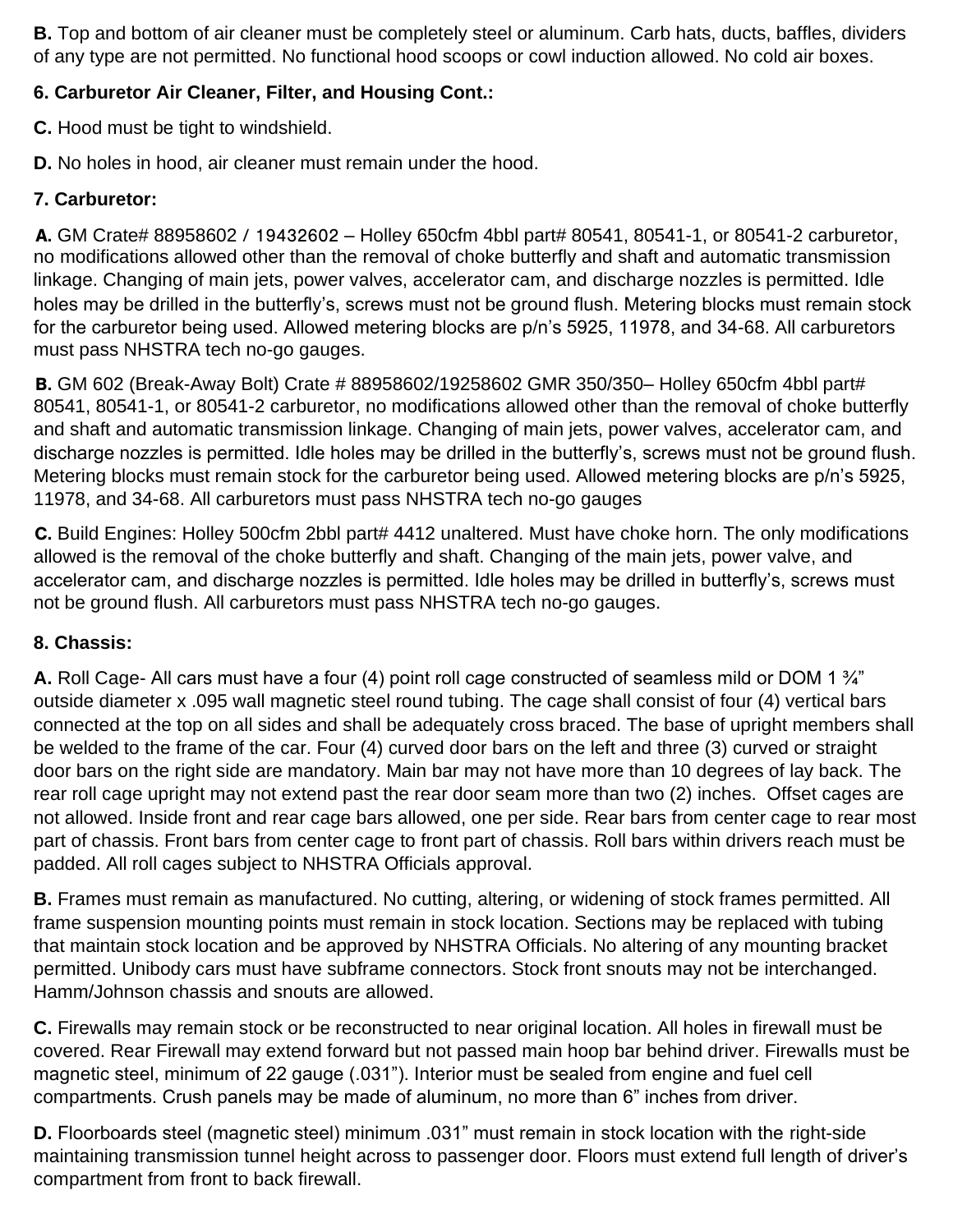#### **9. Cooling:**

**A.** Radiator must remain in stock/standard location. Any radiator may be used. Electric fans allowed. All cars must be equipped with a overflow tank located at the right rear of car. Aluminum water pumps allowed. No water pump/alternator racemates allowed.

#### **B. NO ANTIFREEZE ALLOWED**

#### **10. Driveshaft:**

**A.** Only steel (magnetic steel) driveshafts allowed. Driveshafts must be painted white. It is mandatory to use two (2) circular 360 degree steel brackets/loop, minimum 2" x 1/8" positioned near each u-joint.

**11. Engines:** (GM 350/350 PN#88958602/19258602/19432602 is the NHSTRA engine of choice, but NOT mandatory):

A. 602 (Factory Sealed) Crate Engine PN# 88958602/19258602/19432602 GMR 350/350 Circle Track Engine – All engine (bottle-cap) seals must remain intact and un-tampered with at ALL-TIMES. If the engine sustains damage or wear that requires the removal of GM factory installed seal, the engine has then served its life and must be replaced.

B. 602 (Break-Away Bolt) Crate Engine PN# 88958602/19258602 GMR 350/350 Circle Track Engineutilized in factory form with out modifications or rebuilt per GM manual #88958668, maintaining a compressing ratio of no more than 9.1200 to 1 or less per cylinder. Engines will be tested with a "whistler" device.

#### C. Built Engines

**1.** Block – Only V-8 standard production cast iron engine blocks permitted. Maximum displacement: GM & Ford – 358; Dodge – 368. Original bore and stroke "combination" must be maintained. Maximum overbore is .040 per cylinder. No internal painting or chemical coatings to engine parts permitted. Only normal engine balancing permitted.

**2.** Crankshaft – Only stock or direct replacements in nodular steel. Original stroke must be maintained. Absolutely no lightening of any part of the crankshaft permitted. No knife edging. Minimum weights GM – 50lbs, Fords 302- 38lbs, 351- 52lbs. Mopar- 54lbs.

**3.** Connecting Rods & Pistons – Stock or aftermarket cars or forge steel allowed. No billet, Stainless steel or aluminum rods. Must be stock configuration to sizes, locations, and appearance. Rod length must be stock for engine. No lightening, beam polishing, or exterior machine work allowed other than normal engine balancing. Any rod bolt permitted. Free floating steel wrist pins permitted. Cast or forged 3 ring pistons only with all rings in place. Flat top or dish pistons only.

**4.** Cylinder Heads – Any stock cast iron OEM production cylinder head, including vortec heads with 1.94" intake valves and 1.5" exhaust valves. No Dart, Bowtie, turbo, No EQs, Chrysler W2, or aftermarket cylinder heads allowed. Angle plug heads must have exhaust cross over port. No gasket matching, porting, polishing, acid dipping, or filling of any ports allowed. Valve springs shall not exceed 1.26" on outside diameter. S/R torques unaltered 043600 allowed. Guide plates allowed. No machining of heads.

#### **5.** Compression Ratio Maximum of 10.5000:1

**6.** Intake Manifold – Edelbrock Performer Series GM PN# 2101 or 2116, Ford PN# 2121 or 2181, Mopar PN# 2176. These intakes must remain as manufactured "Stock out of the Box".

**7.** Camshaft & Rockers – Flat tapped camshafts only, may be solid or hydraulic. No roller cams allowed. A maximum .460 cam lift when measured at the valve. Camshaft lobe measurement cannot exceed .300" with a 1.5" rocker arm ratio. (Example of cam rule: .306" cam lobe x 1.5 rocker arm = .460" maximum lift.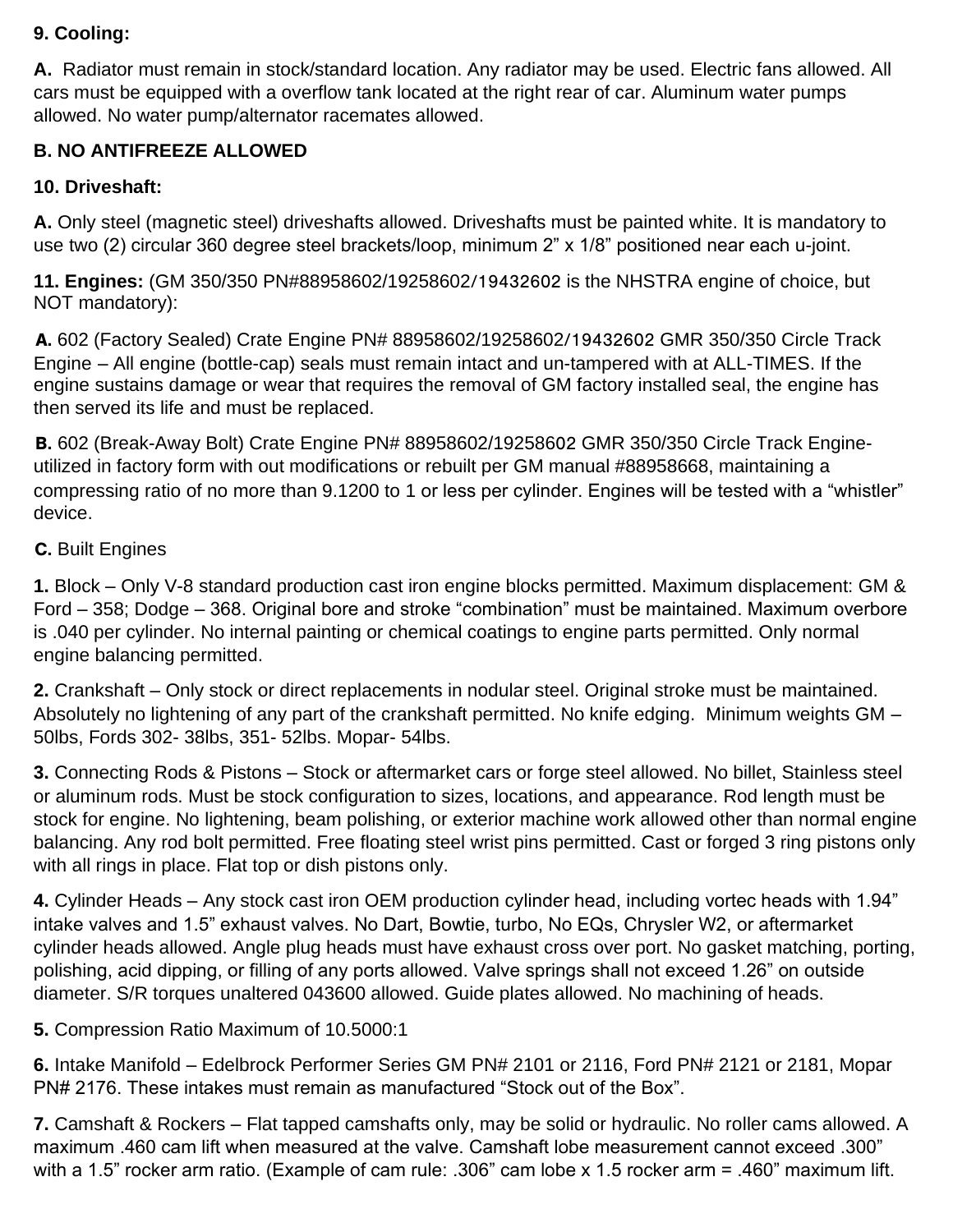.306"x1.5"=.460"). Roller rockers and guide plates allowed. No shaft mounted rockers or stud girdles allowed. GM 1.5 rocker ratio/Ford 1.6 rocker ratio only.

**8.** Oiling System – No remote oil filters. No oil coolers. Aftermarket oil pan is permitted must keep to stock appearance.

## **12 - Engine location:**

**A.** Engine must be within +/- ½" of stock location for chassis being used. No engine offset or engine setback allowed. No engine plates.

**B.** minimum crankshaft height will be 13" inches when measured from the center of crankshaft to the ground.

#### **13. Exhaust & Mufflers:**

**A.** Exhaust- Headers are allowed, only street-type under chassis headers are allowed. Step, Cross-over, Tri-Y, or custom-made headers are not permitted. No merge or pyramid collectors. Exhaust may not travel through drivers' compartment and must exit underneath car past the driver. Exhaust exit must turn down towards the ground. No coatings, or thermal wraps allowed.

**B.** Mufflers- Mufflers are mandatory. One or Two mufflers may be used, but MUST meet dB rule at all times. Mufflers are subject to NHSTRA Officials approval. Mufflers must be in good working condition and securely fastened.

**C.** All cars must meet mandated 96dB requirements at 50' feet. **STRICTLY ENFORCED**.

#### **14. Fuel:**

**A.** Fuel Cells – Fuel cells are mandatory 22 gallon maximum and must be securely mounted behind the rear axle and between the frame rails. Fuel cell must be encased in a steel container of no less than 22 gauge steel. Minimum of three (3) steel braces must be used undergoing from front to back and two (2) braces on top for support. The fuel cell must have a minimum on eight (8)" inches clearance at its lowest point. Check ball required on return. Fuel cells must be protected by a rear skid bar. This bar must extend at least one (1)" inch below the lowest point of the fuel cell.

**B.** Fuel shut-off – A fuel shut off must be installed, and in good working order within drivers reach, or an inline positive flow valve or fuel safe. If using a fuel shut-off it must be clearly mark Fuel and On/Off.

**C.** Fuel Petroleum based automotive gasoline is the only fuel allowed. No nitrous oxide, or any other fuel additives permitted.

**D.** Fuel pump- Mechanical engine mounted fuel pump only. No electric fuel pumps allowed.

**E.** Fuel line – From carburetor to fuel cell must travel in a safe manner under car and subject to NHSTRA Officials approval. Only steel fuel filters may be used.

## **15. Ignition & electrical:**

**A.** Ignition- Stock ignition for make and model of car. No magnetos or MSD ignitions allowed. Distributor will have a single (1) wire only for power. Tachs are allowed.

**B.** Battery- Battery must be securely mounted under hood or behind drivers' compartment and protected by a non-conductive cover. Only one (1) 12v battery allowed. A master battery cut-off switch must be located within drivers reach and clearly marked Battery Switch and On/Off.

**C.** Starter- Must be mounted in OEM location and in working order.

## **16. Lettering/Appearance:**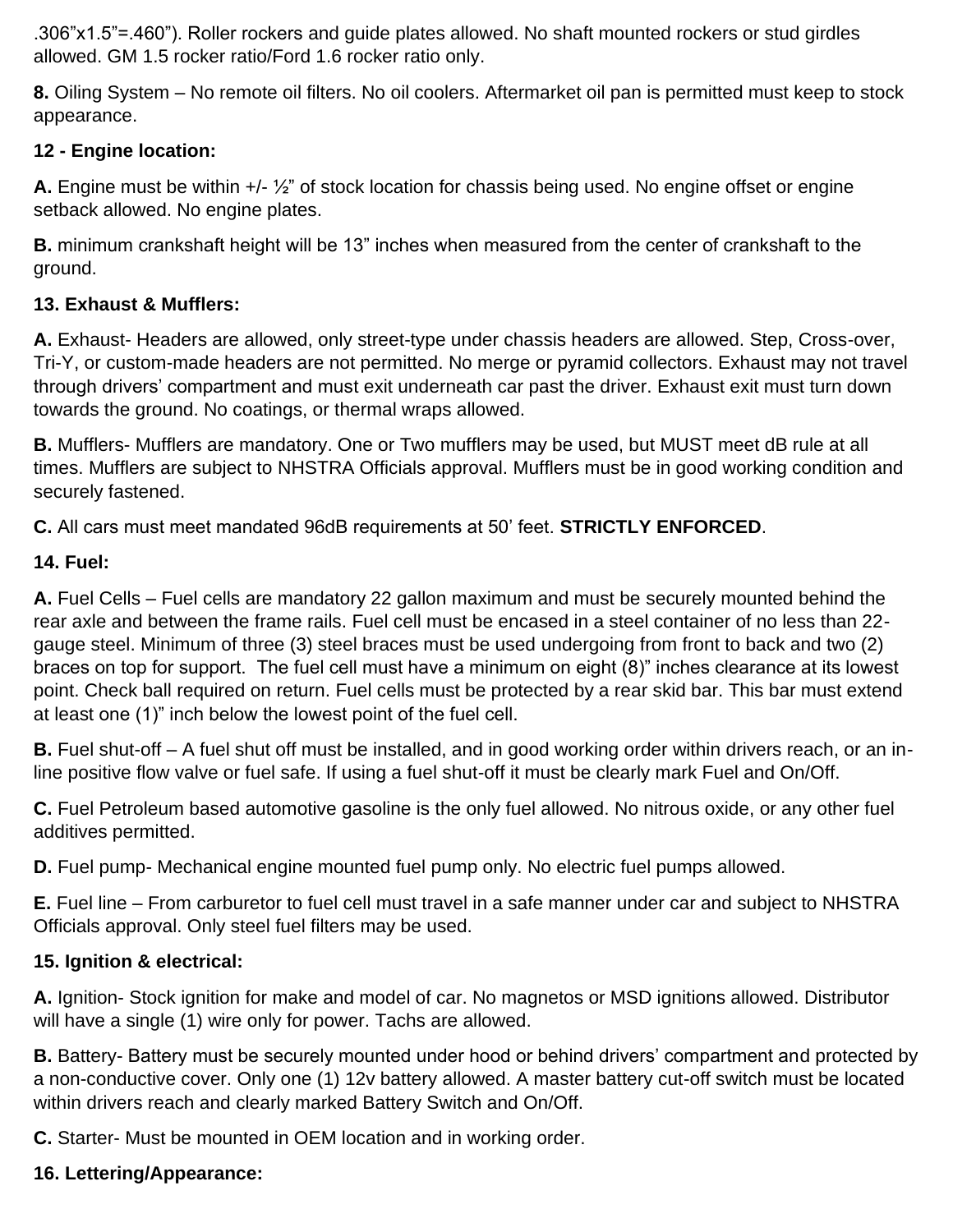**A.** All cars must be numbered. All numbers must be confirmed with NHSTRA. Track reserves the rights to reassign numbers to avoid scoring duplications. Car registration for cars that raced the previous year (minimum of 3 races) will have first refusal of numbers until January 31<sup>st</sup>, then will be first come first served, if duplicate number requested will refer to the previous year's points.

**B.** All cars must have numbers on both doors and roof. All numbers must be a minimum of 18" and must be registered and approved. Roof numbers must face the passenger's side. All numbers must be distinctly contrasting to the color of the car. No reflector or metallic numbers. All numbers to be subject to visual approval of NHSTRA Officials.

**C.** All cars must be presentable on race day and subject to NHSTRA Officials.

**D.** All cars must have their total weight and left side weight on the right front corner of the roof.

## **17. Mirror:**

**A.** One (1) maximum 3" inch spot mirror allowed. Must be mounted on the left side of driver close to the door edge and not extend outside the body. **NO OTHER MIRRORS PERMITTED.**

## **18. Rear End:**

**A.** Rear ends must be locked with steel (magnetic steel) spoons. No lockers or similar assemblies. Gear ratio open. Standard or full floater nine (9)" steel rear ends permitted. Center-section must be steel. Solid steel (magnetic steel) axles only. Yokes, hubs, and drive plates and bearing supports must be magnetic steel. No aluminum or light weight parts or polishing allowed, must use stock-type brackets, in stock location. No cambered rear-ends allowed.

## **19. Ride Height:**

**A.** Minimum chassis to ground clearance is 5" with driver, including front bumper cover and side skirts.

# **20.Safety:**

**A.** All seats must be constructed of aluminum. NHSTRA recommends seats be full containment type, designed to include comprehensive head surround, shoulder, and torso support, with energy impact foam. No holes permitted. Seat must be located inside main chassis rails no further back than trailing edge of door and securely fastened per manufacturer guidelines. Seat belts must be a minimum five (5) point harness, securely fastened to roll cage per manufacturer guidelines. Belts must be no less than three (3)" wide unless HANS device is used, then two (2)" wide. A quick release mechanism must be fastened to lap belt. Y-type shoulder harness is not permitted. Where the harness crosses the roll cage, it should pass thru a steel guide welded to roll cage that will prevent the harness from sliding side to side, and connect individually. Belt manufacturer date must be exceed five (5) years. Belts with no date will not be allowed.

**B.** All cars must have an approved SFI window net properly installed in the driver's window opening. No string nets allowed.

**C.** Neck restraints are HIGHLY RECOMMENDED.

# **21. Steering:**

**A.** One piece steering shafts not permitted. It is mandatory to use two (2) u-joints on steering shaft, unless a collapsible shaft is used. Connection at the steering box must be changed to a solid u-joint (no rubber). A quick release coupling on the steering wheel is mandatory. Center of the steering wheel must be padded with two (2) inch fire resilient material.

**B.** Stock appearing non-adjustable center links allowed, stock-type steering boxes allowed, stock-type idler arm and pitman arm allowed. Front outer tie rods may be Heim ends with steel adjuster sleeves.

# **22.Suspensions:**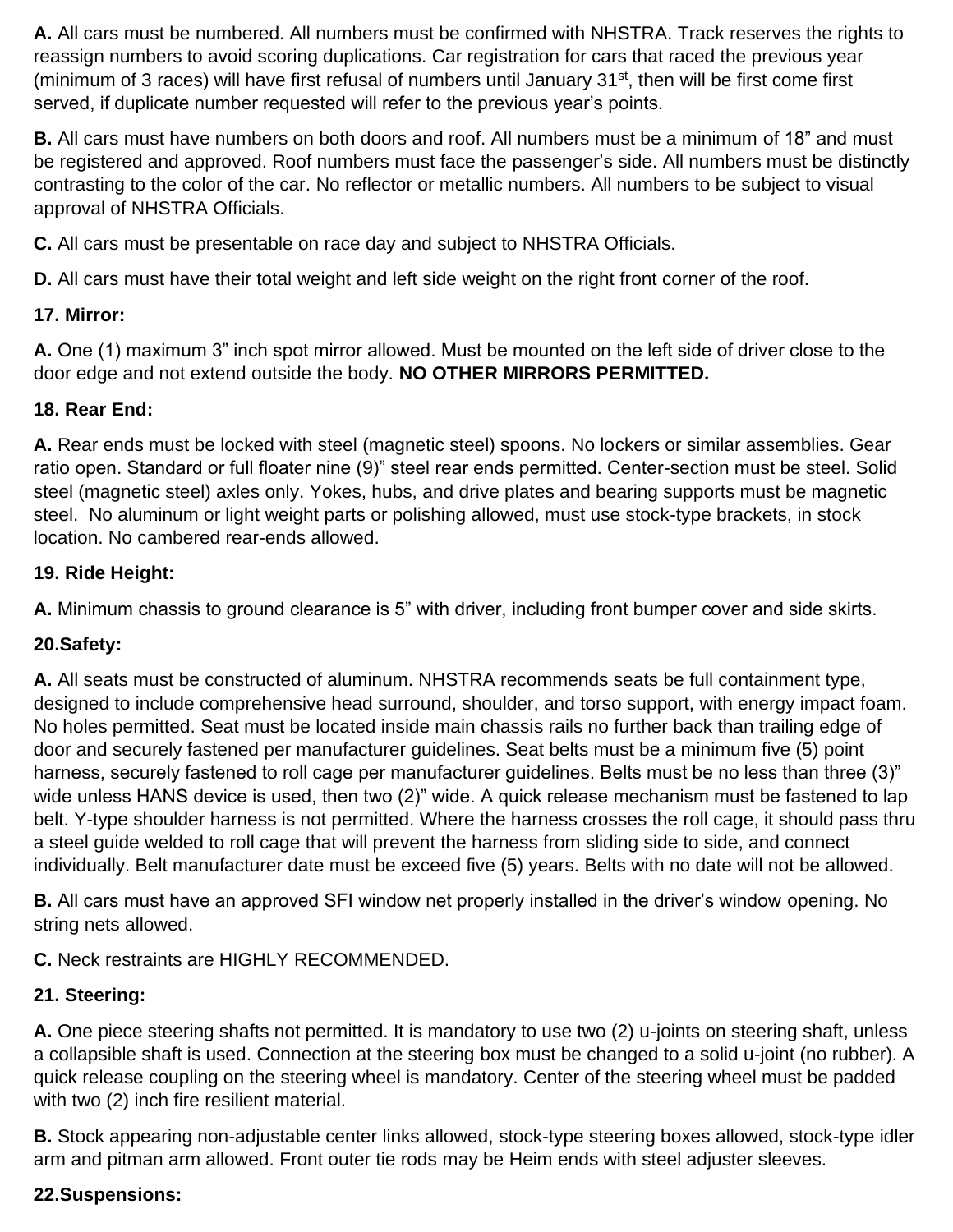**A.** Lower control arm must remain stock OEM for make and model. No relocating of lower control arm mounts. Ball joints may be changed with similar types but must have tapered shaft. Aftermarket bushings permitted.

**B.** Upper control arms mounts must be in stock OEM location. Upper control arms must be bolted to inside of mount as per stock OEM. Aftermarket upper control arms permitted, aftermarket cross shafts permitted, may have horizontal slots of no than 2", and must maintain a OEM likeness. Maximum cost of upper control arm not to exceed \$85.00 MSRP. Aftermarket upper control arms are allowed to be +/- ½" of manufactured OEM upper control arm for make and model being used. No turnbuckle upper control arms permitted. Any tapered shaft upper ball joint permitted.

**C.** Front jacking bolts are not permitted. Front adjustable cups permitted. Rear jacking bolts permitted

**D.** Sway Bar must be one (1) piece. Sway bar must mount in stock OEM location.

**E.** Rear leaf springs must be magnetic steel only. Springs must remain with 1/8" of stock OEM location. Bushings may be aftermarket. Lowering blocks permitted. Shackles may be adjustable above the spring. Slider mounts permitted.

**F.** Coil springs must remain in stock OEM location. Fabricated rear coil spring buckets may be used. Steel racing coil springs allowed with a minimum of five (5)" inches outside diameter and a minimum length of nine (9)" inches.

**G.** Shocks must remain in stock OEM location. All shocks must be \$110.00 or less at MSRP. All shocks must be of steel body configuration and maintain Factory OEM mounting. All shocks must be 100% sealed and non-Rebuildable. No external valves or Schrader valves. All shocks must be run the way you receive them from the manufacturer (out of the box). One shock per wheel. Shocks must collapse all the way down making contact with the body and lower jam nut at rod end. All shocks will be inspected and can be confiscated by NHSTRA Officials for further research.

**H.** No mechanical tie downs or other mechanical/suspension device that limits or binds travel. Suspension must have a minimum of two (2)" inches of travel in both directions when stationary, at ride height with driver in the car.

**I.** Front spindles must be OEM or OEM aftermarket type for make and model, except G-Metric cars are allowed to use Camaro spindles. No cutting or altering of spindles allowed.

**J.** Rear suspension upper control arm may be adjustable with tolerance of +/- 3/8" from stock length. Rear lower control arms may be strut style with heims with a tolerance of +/- 3/8" from stock length.

## **23.Tires:**

**A.** Only tire permitted are Hoosier 790's.

**B.** No tire softening/conditioners/treatment of any kind allowed. No liquid in tires allowed. Tires will be subject to NHSTRA testing.

## **24. Transmission:**

**A.** Must be stock manufactured OEM transmission with all forward and reverse gears working from drivers compartment allowed. Any OEM three (3) or four (4) speed manual. No racing transmissions, no internal modifications, no lighting or polishing of any kind permitted, must remain original as produced by OEM.

**B.** Aftermarket shifters permitted, multi-lever type shifters permitted.

# **25. Tread width:**

**A.** Maximum tread width allowed will be 72" inches measured from outside to outside of the wheel rim bead flanges.